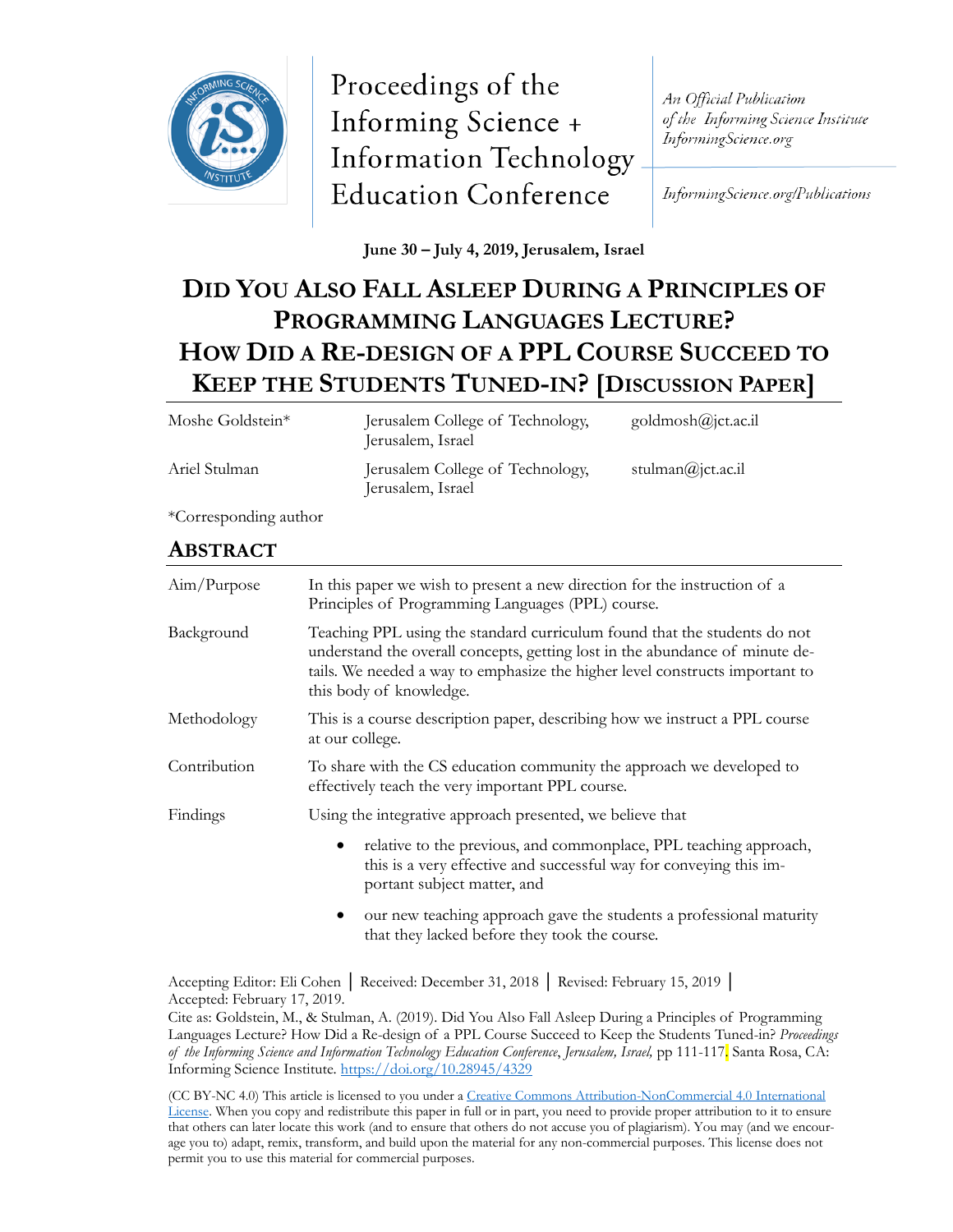| Recommendations<br>for Practitioners | Do not be scared to experiment with new ways of teaching. Do not think<br>that you must teach the way the <i>books</i> tell it. If it doesn't feel right, it probably<br>isn't.                                                   |
|--------------------------------------|-----------------------------------------------------------------------------------------------------------------------------------------------------------------------------------------------------------------------------------|
| Future Research                      | All our insights about the use of the presented teaching approach are non-<br>empirical. Future research should thoroughly analyze the results from teach-<br>ing/learning theories points of view using standard CSE techniques. |
| Keywords                             | principles of programming languages, CSE                                                                                                                                                                                          |

# **INTRODUCTION AND MOTIVATION**

This paper is based on our experience of how the syllabus of our principles of programming languages course evolved into one of the capstone courses in our B.Sc. curriculum. In the course presented, students not only learn principles of programming languages, but they also build them into a running two-layer compiler. This experience, albeit difficult to achieve, brings the students to their peak experience in the bachelor's degree. The paper describes the authors' efforts on creating a course which joins into one stream all the previous courses, gives students a common understanding of how the different, separate topics taught in such a course work together while providing them with a taste of a real life experience. The current course encompasses the principles of programming languages starting from the general concepts, through compilers, toward final working application.

A course on the Principles of Programming Languages (PPL) usually includes theoretical concepts of programming, such as the description of programming constructs (conditional, iteration, etc.) in a number of different programming languages, contrasting different approaches to each of these, etc. In many universities (MIT, Rice, Stonybrook, IU, CMU, ANU, BGU, etc.), the PPL course is also used as an opportunity to introduce students to functional (Lisp, Scheme, Haskell or ML) and/or logic (Prolog) programming paradigms. With most students learning to program in imperative (C) and object oriented  $(C++, Java, C#)$  based languages, these alternative paradigms broaden their knowledge. Now that Python ("Python programming language," n.d.) is being used as an introductory language (MIT, HebrewU, TAU, etc.), functional programming can even be taught without switching languages. In our college, students have a sophomore course for learning functional and logic programming, making it impossible to use this approach in our PPL course; this induced us to deviate from the standard courses found in those universities.

Until ten years ago there was no PPL course in our college. When such a course was proposed and taught for the first time by the first author, the curriculum was similar to that in use in other universities, and inspired by the two popular textbooks on the subject: Ravi Sethi's book (1989) and Sabesta's book (2012). For several years the course was completely theoretical, similar to a seminar course. Based on the theoretical concepts taught in the lectures, the students were required to write a critique about some language they did not know, and present their findings and assessment at the end of the semester. In such a course, there was no final exam.

During the 2008 academic year, the first author was on sabbatical and the course was taught by the second author. Coming from a computer security background, he was quite appalled when assigned to teach the PPL course. Not knowing what to expect, he mimicked what has been done in preceding years. This included the same theoretical concepts as in the past. The homework consisted of answering thought questions, e.g., "*what might be the benefit of a call-by-name calling convention"*, and reading classical language design debates (e.g., Dijskstra's [1968] seminal work *"GOTO statement considered harmful"*) and the discussion that followed (Dijkstra, 1987; Knuth, 1974; Moore, Musciano, Liebhaber, Lott, & Starr, 1987, and others).

Without having empirically supported evidence, our feeling was that the students were disgusted with the course. They could not understand why they needed to know this material - what difference does it make to their body of knowledge if loop invariants are really invariant (Pascal) or not  $(C/C++)$ ?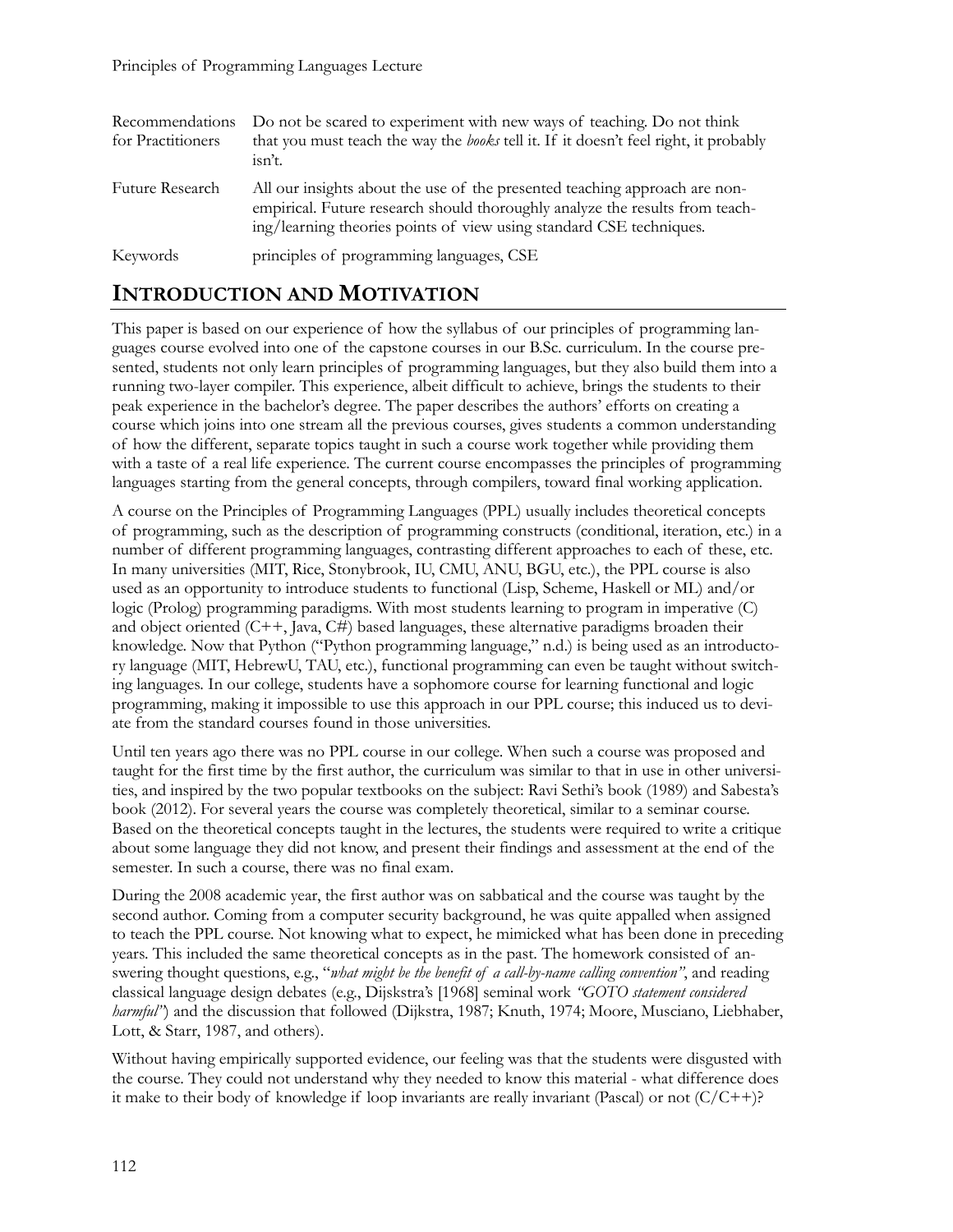Needless to say, with the students being bored without a clue as to why they are taking such a course, we felt dejected as well. It was a struggle to keep their attention, and with campus WIFI and laptops readily available, the students were only physically present. When exam time came around, it became apparent that although they could regurgitate what has been said, they still didn't understand basic concepts such as type systems, scopes, or memory management.

We realized that if we will not completely re-design the course, we shouldn't be looking forward for the next time. In order to revitalize it and make it more appealing and challenging for the students (and also for us!), we should cause the students to feel that this course is worth their time and effort.

In this paper, we describe the course that we set out to build. We describe our choice of topics, lab work, student participation and self-help. We explain how we deviated our course from the standard courses found in many universities, and the outcome of our efforts. The re-designed course went on to become the capstone of the B.Sc. curriculum  $(3<sup>d</sup> \text{ year})$ . It is our intention to share with the CS education community the approach we developed to effectively teach this important course of the curriculum of the B.Sc. in Computer Science.

# **COURSE METHODOLOGY**

Our course has the following objectives:

- 1. Teach the core programming language concepts (see the **Topics** section, below), and
- 2. Have the students engage in a large self-taught and challenging semester-long experience:
	- They have to learn by themselves to program in a programming language completely unknown for them.
	- They have to learn by themselves how to get, install, and run a development environment for that language.
	- They were introduced to the principles of the two-layer architecture used in most programming language compilers today (see the Labs section, below). Based on those principles, they have to implement the compiler of a relatively simple objectbased programming language by using the language they were assigned to use in the course.
	- They have to prepare a twenty-minute presentation about the language they were assigned.
	- They have to learn how to write entries for the Wikipedia site of the course (see the Wiki section, below), helping future students.

In order to accomplish these tasks, we split the lectures (three academic hours per week with a total of 13 weeks) into two alternating parts. The first (totaling 8 weeks) deals with the theoretical topics of programming languages (see the *Topics* section, below), and the second (totaling 5 weeks) deals with what they need to understand in order to solve the lab assignments. These parts intertwined during the semester, with part 2 being taught every week before an assignment was handed out (weeks 2, 5, 7, 9, 11).

# **COURSE TOPICS**

When discussing which topics were to be included in the course curriculum, we made a number of key criteria that should heed the way:

- we will not dwell on syntax,
- we will choose two or three (contrasting) languages to demonstrate a point,
- we don't have to extensively discuss functional or logic programming due to the fact that the students already had a dedicated course; yet, we will bring out key points to contrast them with imperative and object-oriented language paradigms.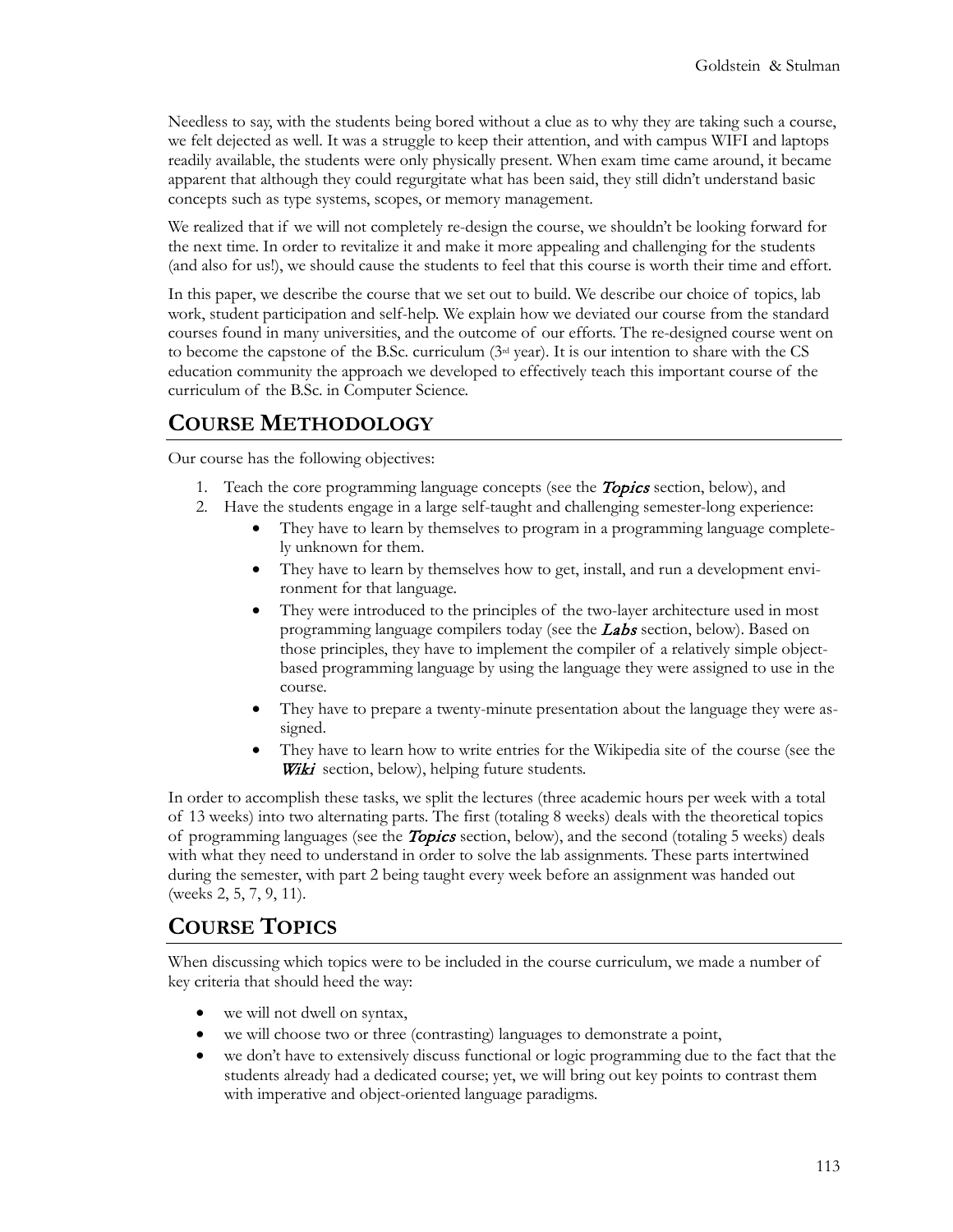# **TOPICS**

Based on the above criteria and the limited lecture time that is available (see the **Course Methodol** $ogy$  section, above), we chose the following topics to discuss:

- Introduction to language principles syntax, BNF, semantics, language evaluation criteria (readability, writability, reliability, cost, portability, etc.).
- Type systems the purpose of type systems, static vs. dynamic type systems (including ducktyping), weak vs. strong type systems, how specific types are implemented in some languages (based on Ben-Ari, 2006) and, pointers – their associated problems (i.e., memory leaks, dangling pointers, etc. ) and solutions (e.g., locks & keys, *unique\_ptr*, *shared\_ptr*, etc.).
- Scopes their purpose and meaning, dynamic vs. static binding, memory reclaiming methods (reference counting, garbage collection using mark & sweep, Cheney (1970), generational mark & sweep, etc. (Wilson, 1992).
- Sub-programs procedural abstraction, parameter passing and binding, the semantic model for parameter passing (in, out and, in-out), the way of implementing these models (pass-byvalue, pass-by-result, pass-by-value/result, pass-by-reference, pass-by-name) and demonstrating these options with specific languages, function calling conventions, the run-time calling stack, and recursion.
- Object oriented data abstraction, abstract data types, encapsulation, information hiding, sub-typing, polymorphism, multiple vs. single inheritance (and problems and solutions for diamond inheritance), how polymorphism is efficiently achieved using vPtr and vTables.
- Functional Programming (FP) review of the basic principles of FP: data immutability, pure functions, the substitution model order of evaluation, lambda expressions, closures, lazy evaluation.
- Concurrent Programming basic introduction to language constructs in Message Passing (MPI) programming and Shared-Memory (openMP) programming.

# LABS

It is the lab part of the course that is used to convey the two-layer architecture prevalent in many programming languages, while actually programming a full rudimentary compiler (two layers) that implements arithmetic and Boolean expressions, function calling and returning using a run-time stack, a specific calling convention, and high-level language paradigms. The lab assignments were the series of "mini" programming projects found at the end of each of the chapters 7-11 of (Nisan & Schocken, 2005). For this purpose, we taught those chapters as part of the lectures of the course (see the Course Methodology section, above).

#### **Hand-in procedures**

The students are presented with a specific "mini" project once every two weeks, and they must hand in their working solution before the next one is presented. During the lab sessions, the instructor proceeds to explain specific hard-points that they might encounter, and how they are expected to overcome them. Needless to say, the actual solutions or algorithms are not disclosed.

Each pair of students is randomly assigned a programming language that is not part of the degree curriculum (specifically excluding C/CPP, Java, Lisp, Prolog, C#, VB.NET, Python, etc.), which they had to self-learn. They are then required to hand-in their assignments in that specific language. The purpose of this requirement is three-fold:

• to teach them what is a compiler from language A to target language B. That it is just a program that can be implemented in any third language,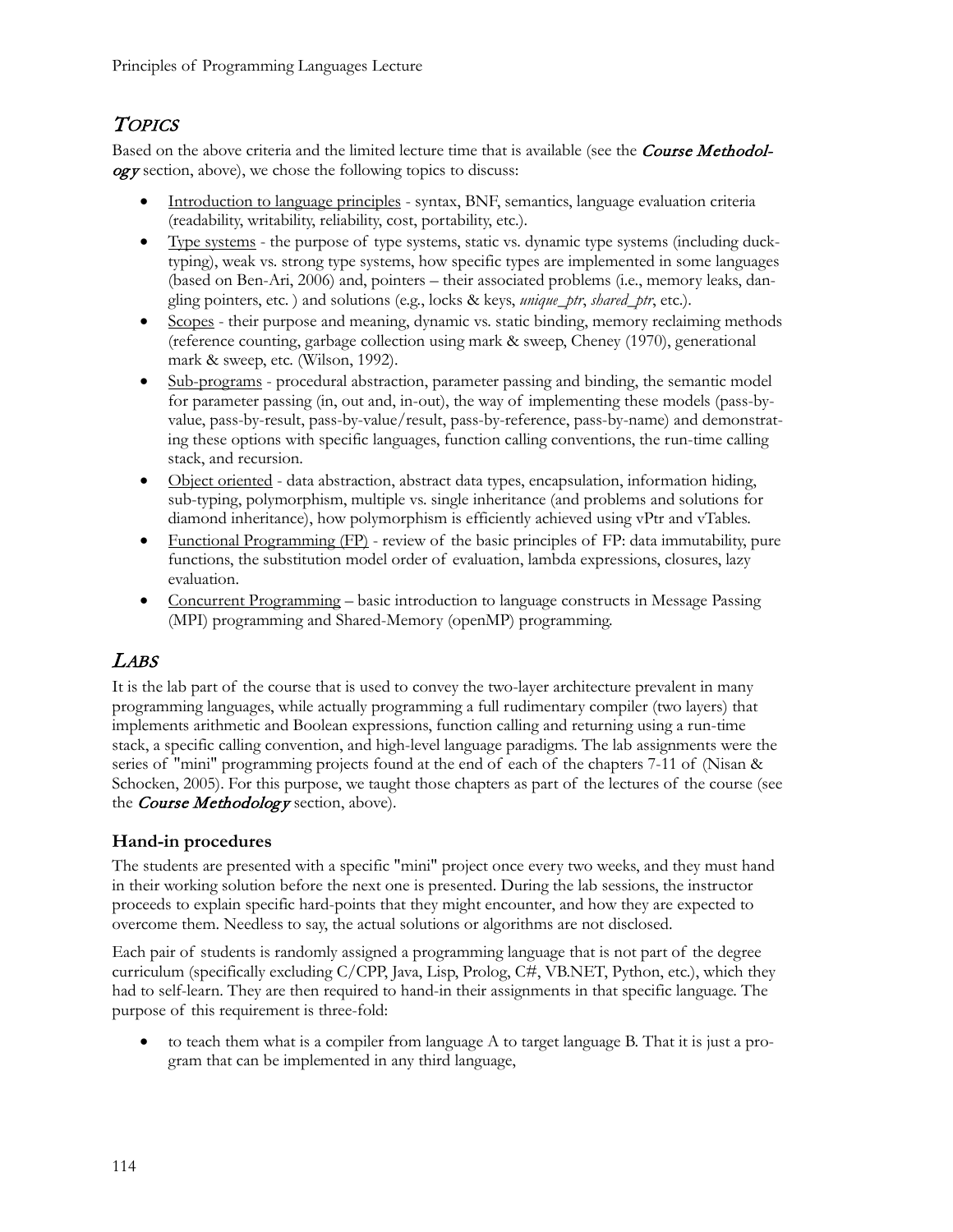- to have them self-learn a programming language. This is part due to the departmental initiative of self-study in junior level courses, and part so as to boost self-appreciation of their capabilities, and
- to avoid code plagiarism by students. It is hard to copy other's work when written in a different programming language.

Due to the fact that all programs generate functionally similar output for a given input, it is quite simple to test and see if their compilers work as specified. Also, the excellent testing tools provided by the Nissan and Schoken's (2005) book's website make those running tests very easy and accurate.

In addition to all the above, we developed a very effective method for testing and grading lab assignments:

- all students' pairs must submit their solutions according to a strict deadline schedule;
- we do not test all the submitted works, but a representative part of them, randomly chosen on average, every pair showed and ran their submission for two randomly chosen labs;
- at the end of the semester, during the 20-minute presentation of their programming language, they are also required to show and run one of the submissions that they did not demonstrate to their lab instructor during the semester;
- if that specific submission has any compilation or running errors, they receive  $0$  points for it.

This lab assignment's grading and testing method ensures that the students must work during the semester on those "mini" programming projects; if not, they endanger their total course grade.

#### **Wiki**

In order to assist with learning quirks of specific programming languages, the students are also re-quired to develop a wiki<sup>[1](#page-4-0)</sup> that includes - for each programming language -

- where to find good reading material, sample programs, tutorials, etc.
- which IDEs should be used (if one exists) and which to avoid.
- what compilers or interpreters are available, where they can be found and, how to get them up and running (installation, proprietary IDEs, plug-in into existing IDEs such as Visual Studios, Eclipse, NetBeans, etc.).
- specific, language-oriented commands that would save them many search hours when solving specific assignments (e.g. how to list the contents of a folder from within the program). These helpers are intended to allow students to spend the majority of their time programming the problem set and not reading many blogs and knowledge centers for a specific language-oriented task (usually a function of some obscure syntax).

This Wiki was developed, over time, by the students, for the students. That is, as part of the course obligations, each student has to augment the wiki with things that he found difficult and how he solved it. They have to write the problem, the solution and its' source, so future students can easily solve the same problem and look up the source for further reading. This implies that some wiki entries are more elaborate than others, depending on the entries from previous years. It is a student's job to help the next student save time he already spent searching for a given answer.

### **CONCLUSIONS**

 $\overline{a}$ 

There are many ways for teaching a PPL course. As already mentioned, classical textbooks (Sebesta, 2012; Sethi, 1989) chose to contrast language constructs and the many options that a language designer has. Although this strategy is encompassing and covers many of the design decisions made, it

<span id="page-4-0"></span><sup>1</sup> Written in Hebrew; can be found at wiki.moodle.jct.ac.il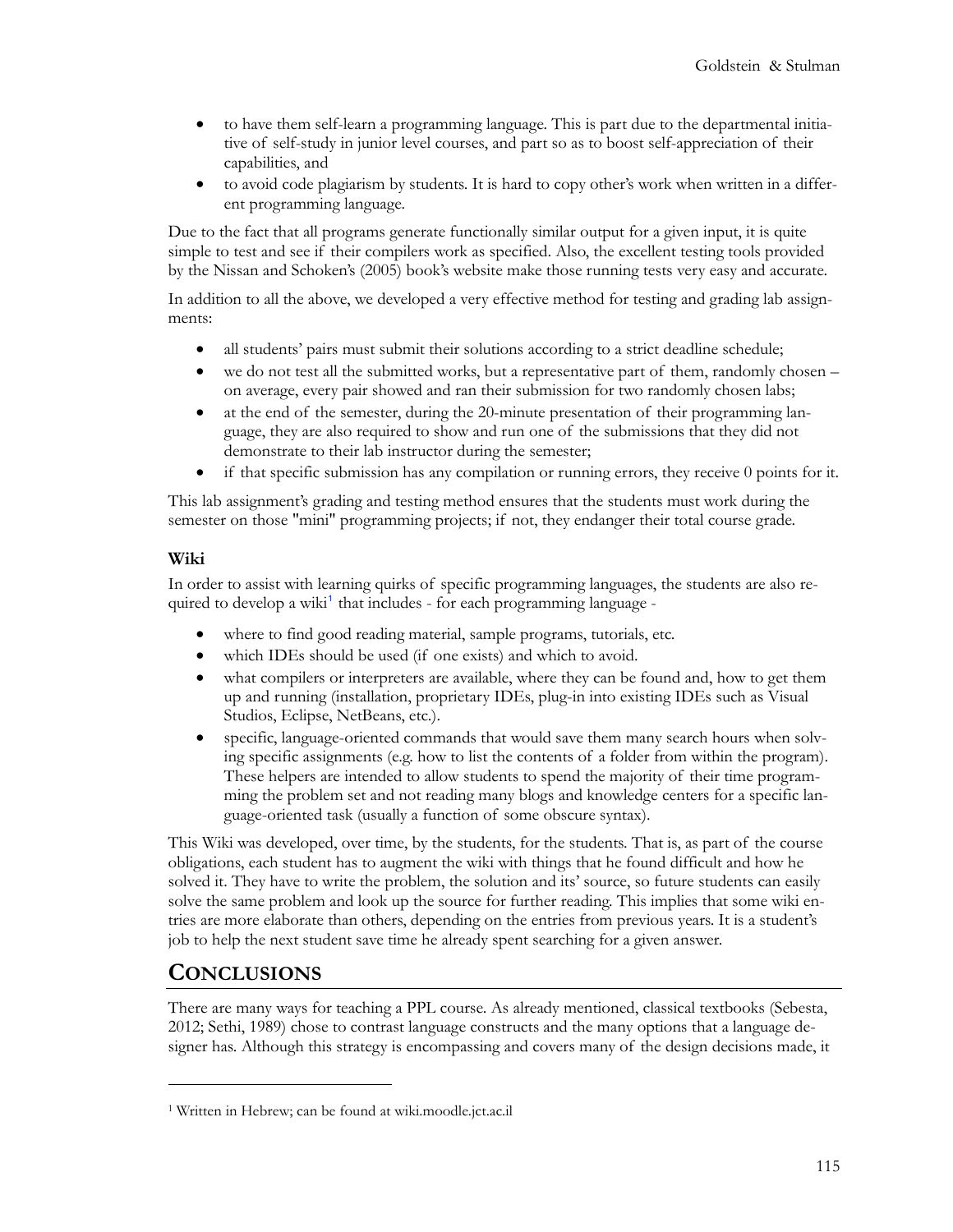is extremely difficult to read and even more difficult to instruct. It did not capture our student's attention and failed to convey some of the more important principles we wanted to pass-on.

A course on PPL is supposed to give students the opportunity of learning programming concepts with a higher level of abstraction than in courses in which specific languages are taught. In order to achieve this goal, we completely re-designed the way we used to teach this course. Using the integrative approach presented here, we believe that,

- relative to the previous, and commonplace, teaching approach, this is a very effective and successful way for conveying this important subject.
- our new teaching approach gave the students a professional maturity that they lacked before they took the course.

All our insights about the use of the teaching approach presented here should be thoroughly analyzed from teaching/learning theories points of view, and the results of that analysis be published elsewhere in the future.

We hope that all what we presented in this paper will encourage other CS educators all over the world to try our approach, and we will be happy to receive feedback about their teaching experiences.

### **ACKNOWLEDGEMENTS**

We would like to thank the chair of our CS department, Dr. Moti Reif, for allowing us to try our new teaching approach for the PPL course. We would also like to thank also all our colleagues and lab instructors who made possible the actual implementation of what we presented here. Last, but not least, we appreciate very much all the comments and suggestions given to us by the anonymous reviewers.

#### **REFERENCES**

Ben-Ari, M. (2006). *Understanding programming languages* (2nd ed.). John Wiley & Sons, Inc.

- Cheney, C. J. (1970). A nonrecursive list compacting algorithm. *Communications of the ACM*, *13*(11), 677–678. <https://doi.org/10.1145/362790.362798>
- Dijkstra, E. W. (1968). Letters to the editor: Go to statement considered harmful. *Communications of the ACM*, *11*(3), 147–148.<https://doi.org/10.1145/362929.362947>
- Dijkstra, E. W. (1987). *On a somewhat disappointing correspondence*. Retrieved from http://www.cs.utexas.edu/users/EWD/ewd10xx/EWD1009.PDF
- Knuth, D. E. (1974). Structured programming with go to statements. *ACM Computer Surveys*, *6*(4), 261–301. <https://doi.org/10.1145/356635.356640>
- Moore, D., Musciano, C., Liebhaber, M. J., Lott, S. F., & Starr, L. (1987). GOTO Considered Harmful Considered Harmfu Considered Harmful. *Communications of the ACM*, *30*(5), 351–355. [https://doi.org/10.1145/](https://doi.org/10.1145/22899.315729)22899.315729
- Nisan, N., & Schocken, S. (2005). *The elements of computing systems: building a modern computer from first principles*. The MIT Press.

Python programming language. (n.d.). Retrieved from<http://www.pyhton.org/>

- Sebesta, R. W. (2012). *Concepts of programming languages* (10th ed.). Pearson.
- Sethi, R. (1989). *Programming languages: Concepts and constructs*. Boston, MA, USA: Addison-Wesley Longman Publishing Co.
- Wilson, P. R. (1992). Uniprocessor garbage collection techniques. In *Proceedings of the International Workshop on Memory Management* (pp. 1–42). London, UK, UK: Springer-Verlag. Retrieved from <http://dl.acm.org/citation.cfm?id=645648.664824>